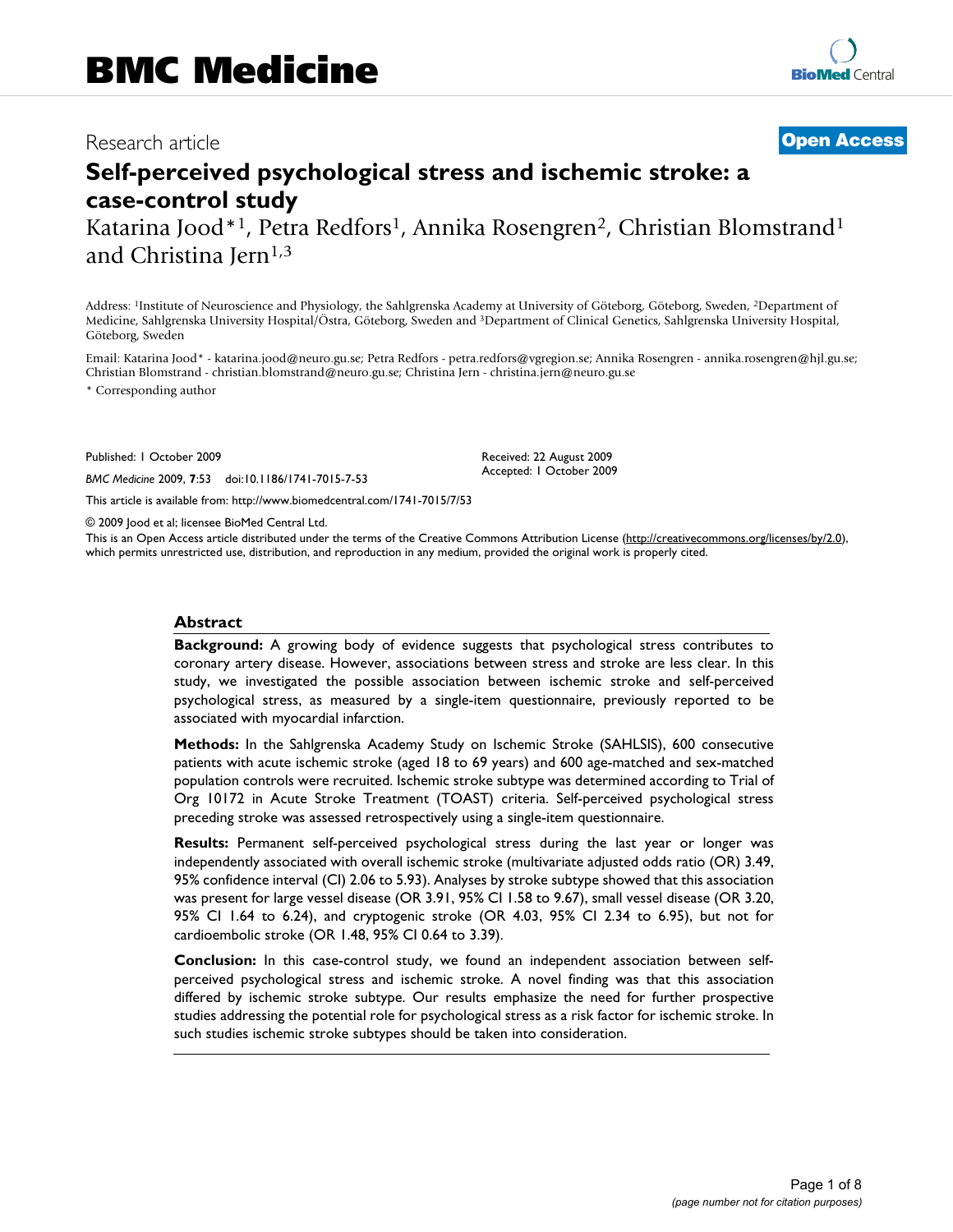## **Background**

A growing body of evidence suggests that psychosocial factors including psychological stress contribute to cardiovascular disease [1]. With respect to coronary artery disease, association with several constructs representing various concepts of psychological stress have been reported from epidemiological studies [2-8]. In the INTERHEART study [6], a large case-control study with participants from 52 countries, the subjective perception of psychological stress was measured using a semiquantitative single item question. Interestingly, this simple measure showed a strong correlation to other constructs measuring various aspects of stress, including financial stress, stressful life events, and locus of control [6]. Moreover, an independent association to myocardial infarction was found that was consistent across regions and ethnic groups [6].

Although psychological stress is commonly perceived as a risk factor for stroke among the lay public [9,10], scientific data on stress as a risk factor for stroke are limited. A few prospective and case-control studies have reported severe self-perceived psychological stress, various stressful life events, and failure to find successful strategies in stressful situations to be independently associated with an increased risk of stroke [11-16]. Other studies measuring perceived psychological stress, psychological distress, or recent stressful life events did not detect any significant association with non-fatal or total stroke [17-20]. However, in three of these latter studies, subgroup analyses revealed a significant association with fatal stroke [18-20], suggesting an association confined to severe cases or nonsurvival. An association between severe self-perceived stress and stroke mortality has also been reported from a large Japanese study [4]. In this study the association was confined to women, whereas another study found an association only in men [20].

Because there is considerable pathological heterogeneity in stroke, different endpoints under study (for example, stroke mortality, total stroke, non-hemorrhagic stroke) may contribute to the heterogeneous findings. Many studies did not differentiate between ischemic and hemorrhagic stroke [12,13,19,20], and no study characterized ischemic stroke subtypes. However, differences between ischemic stroke subtypes have been reported from a small case-control study measuring type A behavior [21]. In this study, a high tenseness score was associated with ischemic stroke due to large vessel disease (LVD), but not with ischemic stroke due to small vessel disease (SVD).

Using data collected in the Sahlgrenska Academy Study on Ischemic Stroke (SAHLSIS) [22], a case-control study including ischemic stroke patients with careful phenotyping pertaining to stroke subtypes, we investigated self-perceived psychological as measured by the single-item previously reported to be associated with myocardial infarction in INTERHEART [6], in relation to ischemic stroke, the four major stroke subtypes, and functional outcome after 3 months.

## **Methods**

#### *Study population*

The study population includes the participants in the SAHLSIS cohort, which has been described elsewhere [22]. In short, Caucasian patients presenting with acute ischemic stroke before the age of 70 years were consecutively recruited from four stroke units in Western Sweden. Patients were recruited regardless of previous cardiovascular or cerebrovascular disease. Of 645 eligible stroke patients, 29 were unwilling to participate and 16 died before the patient or a next of kin could give detailed informed consent.

For each case, one Caucasian control without clinical atherothrombotic disease, matched for age  $(\pm 1 \text{ year})$ , sex, and geographical residence area was randomly selected from the population. If a selected control did not respond, refused to participate or was ineligible because of prior cardiovascular disease, a second and then a third matched control was invited. Of the 1,107 selected controls, 208 did not respond, 191 were unwilling to participate, and 108 were excluded because of a history of stroke, coronary or peripheral artery disease, or signs of ischemic heart disease on resting electrocardiogram (ECG) according to the Minnesota code (1982).

The study was approved by the Ethics Committee of Göteborg University, Sweden. All participants gave their written informed consent. Next of kin consented for those participants who were unable to communicate.

## *Stroke subtyping*

All patients were examined by a physician trained in stroke medicine, both during the acute stage and at a follow-up visit after 3 months. All patients underwent an ECG and neuroimaging with computed tomography (CT) and/or magnetic resonance imaging (MRI) during the acute stage. Additional diagnostic analysis was performed when clinically indicated as described previously [22]. Neurological deficits were assessed according to the Scandinavian Stroke Scale. Patients included at Sahlgrenska University Hospital from March 1999 to December 2003  $(n = 328)$  were assessed with respect to visuospatial neglect as previously described [23,24]. Stroke subtype was assessed according to modified Trial of Org 10172 in Acute Stroke Treatment (TOAST) criteria [22,25]. The analysis by subtypes was confined to the four major subtypes: LVD, SVD, cardioembolic (CE), and cryptogenic stroke. Cryptogenic stroke was defined when no cause was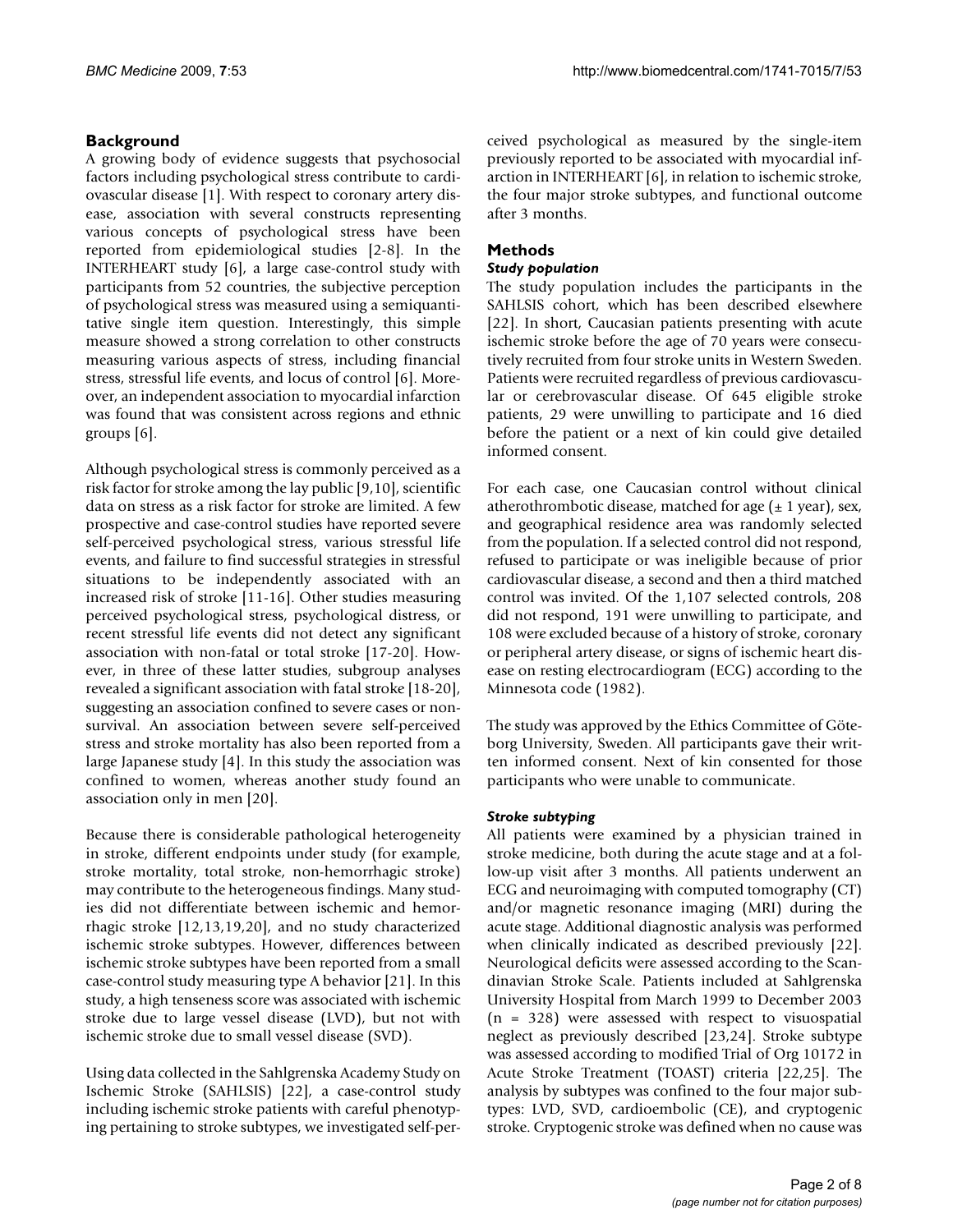identified despite an extensive evaluation. Stroke outcome was evaluated after 3 months using the modified Rankin scale (mRS, score 0 to 6). The score was dichotomized for death or dependency (score of 3 to 6) versus a favorable outcome (score of 0 to 2).

#### *Data collection and risk factor definition*

Self-perceived psychological stress during the previous years was assessed with a single-item questionnaire that has been used in epidemiological studies in Göteborg, Sweden since 1970 [2,11] and in the INTERHEART study [6]. In this questionnaire stress is described as feeling tense, irritable, anxious, or as having sleeping difficulties as a result of conditions at home or at work. Participants were asked to report how often they had felt stress, using the following incremental or graded response options: (1) never, (2) at some period, (3) at some period during the last 5 years, (4) at several periods during the last 5 years, (5) permanent stress during the last year, or (6) permanent stress during the last 5 years. Patients responded to the question 1 to 10 days after the acute event and controls at the time of their examination. Permanent, but not periodic, stress as assessed with this measure, has previously been found to predict myocardial infarction and overall stroke in prospective studies [2,11]. Accordingly, in the present multivariable regression analyses and in subtype analysis, this variable was dichotomized so that subjects reporting permanent self-perceived psychological stress for  $\geq 1$  year formed one category (score 5 to 6) and all the others formed the reference category (score 1 to 4). Information on self-perceived psychological stress was missing in 7 controls and 34 cases. Among these 34 cases, 3 could not complete the questionnaire due to intervening death, 10 due to unconsciousness/disorientation or severe aphasia, and 21 due to unwillingness to answer the question. Thus, 566 cases and 593 controls were included in the present analysis.

Information on other vascular risk factors was collected and defined as previously described [22]. In short, examinations were performed during the acute stage and at a follow-up visit after 3 months. Controls were examined once. Hypertension was defined as pharmacological treatment for hypertension, and/or systolic blood pressure ≥160 mm Hg, and/or diastolic blood pressure ≥90 mm Hg. Diabetes was defined by diet or pharmacological treatment, fasting plasma glucose ≥7.0 mmol/l, or fasting blood glucose ≥6.1 mmol/l. Hyperlipidemia was defined by pharmacological treatment, total fasting serum cholesterol >5.0 mmol/l, and/or low-density lipoprotein (LDL) >3.0 mmol/l. Waist and hip circumferences were measured using flexible measuring tape at the level of the umbilicus, and at the level of the bilateral greater trochanters, respectively. Waist to hip ratio (WHR) was defined as waist divided by hip circumference. Among cases, anthropometric measurements performed during the acute phase were used for calculation of WHR, whereas 3-month follow-up measures were used to define hypertension, diabetes and hyperlipidemia. Smoking history was coded as current versus never or former (smoking cessation at least 1 year before inclusion in the study). Leisure time physical activity before stroke was dichotomized as sedentary versus regular, moderate physical activity of at least 4 h/week. A positive family history of stroke was defined as history of stroke in a first-degree relative. Socioeconomic status was classified according to the occupation-based Swedish socioeconomic classification system. The score was dichotomized with employed and selfemployed professionals, higher civil servants, executives, and intermediate non-manual employees forming one category (corresponding to higher education) and assistant non-manual employees and manual workers forming a second category (corresponding to lower education).

#### *Statistical methods*

Descriptive statistics are presented as frequencies or mean values and standard deviations (SD). Differences between groups were examined with the  $\chi^2$  test for proportions and with Student t test for continuous variables. Multivariate odds ratios (ORs) and 95% confidence intervals (CIs) for self-perceived psychological stress were calculated using conditional logistic regression analysis. The multivariable model included age, hypertension, smoking status, diabetes, hyperlipidemia, WHR, family history of stroke, selfperceived psychological stress, leisure time physical activity, and occupational class. ORs were calculated for overall ischemic stroke and for the four major subtypes. Each subtype was compared with the whole control group, and unconditional logistic regression analysis was therefore applied for calculation of ORs among subtypes. ORs for death or dependency (defined as mRS 3 to 6) 3 months after stroke were calculated in cases, using binary logistic regression. This model included age, sex, hypertension, smoking status, diabetes, hyperlipidemia, WHR, family history of stroke, self-perceived psychological stress, leisure time physical activity, occupational class, and stroke subtype. Data were analyzed using SPSS V. 12.0 (SPSS, Chicago, IL, USA). Results were considered significant at *P* < 0.05 using two-tailed tests.

#### *Missing values*

Information about diabetes was missing in 2 participants, hypertension in 7, hyperlipidemia in 46, WHR in 45, leisure time physical activity in 33, family history of stroke in 31, and occupational class in 31. In 29 patients information about 3-month outcome was missing. In the multivariable logistic regression, missing values for continuous variables were replaced by mean values, and for categorized variables observations with missing values were excluded.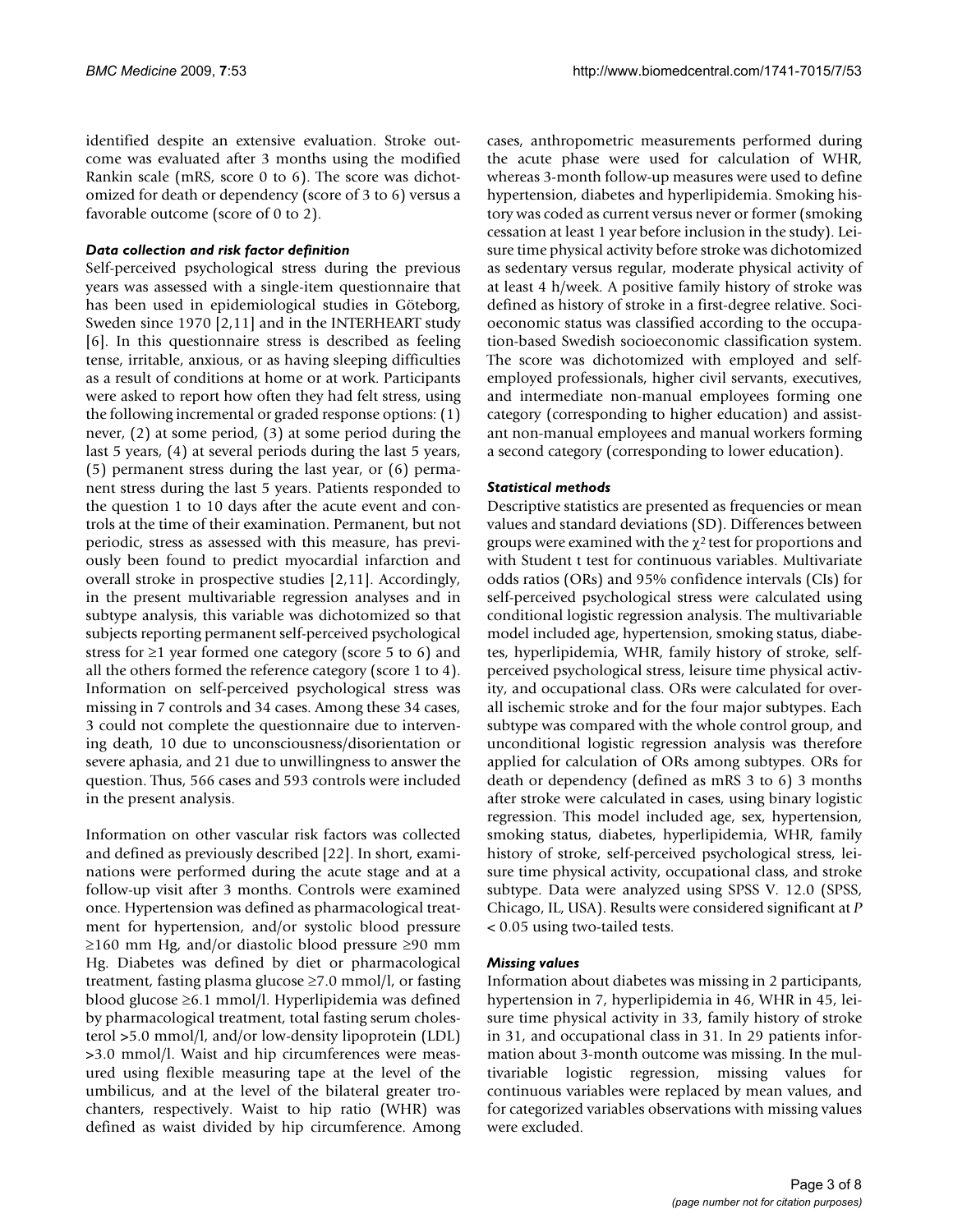## **Results**

The mean age of cases and controls was 56.3 (18 to 69) years and 64% were males. The distribution of stroke subtypes was as follows: LVD ( $n = 70$ , 12%); SVD ( $n = 120$ , 21%); CE (n = 90, 16%); cryptogenic stroke (n = 154, 27%); other determined etiology ( $n = 48$ , 8%); and undetermined stroke (n = 84, 15%). Crude ORs of overall ischemic stroke for the different categories of self-perceived psychological stress are shown in Table 1. No association between ischemic stroke and periods of selfreported stress was detected. In contrast, permanent stress during the last year or longer showed significant association to an increased risk of ischemic stroke.

Risk factor profiles according to the dichotomized categories of self-perceived psychological stress are given in Table 2. Subjects reporting permanent psychological stress were younger, more often female, more frequently smokers, and were also less active during leisure time as compared with subjects reporting no or periods of psychological stress. After adjustment for age and gender in a binary logistic regression model, significant associations between permanent self-perceived psychological stress and hypertension (*P* < 0.01), diabetes (*P* < 0.05), WHR (*P* < 0.01), and low physical activity (*P* < 0.001) were found. Smoking, hyperlipidemia, occupational class, and family history of stroke did not show any significant association to permanent self-perceived stress after adjustment (data not shown).

The results of the conditional univariate and multivariate logistic regression analyses with ischemic stroke as outcome variable are given in Table 3. Permanent self-perceived stress during the last year or longer showed an independent association to an increased risk of overall ischemic stroke. Similar associations were seen in men and women (adjusted OR 3.76, 95% CI 1.58 to 8.93 and 3.28, 95% CI 1.65 to 6.52 for women and men, respectively), and in participants under or above the median age of 58.8 years (OR 3.71, 95% CI 1.76 to 7.81 and OR 3.89, 95% CI 1.70 to 8.86, for under and above the median age, respectively).

Patients were consecutively recruited regardless of previous cardiovascular or cerebrovascular disease. After exclusion of patients with previous atherothrombotic disease  $(n = 184)$ , the independent association between selfreported stress and ischemic stroke persisted (adjusted OR 3.50, 95% CI 2.29 to 5.34, data not shown).

Subgroup analysis showed that the association between self-perceived permanent stress and ischemic stroke was present regardless of the affected hemisphere, presence of aphasia, and visuospatial neglect. Multivariate ORs were 3.13, 95% CI 1.90 to 5.16 and 3.47, 95% CI 2.01 to 5.99 for left ( $n = 260$ ) and right ( $n = 203$ ) hemispheric lesions, respectively, 3.21, 95% CI 1.71 to 6.03, and 2.84, 95% CI 1.81 to 4.47 for patients with  $(n = 122)$  and without  $(n = 122)$ 396) aphasia, respectively, and 4.80, 95% CI 2.32 to 9.99 and 3.42, 95% CI 2.13 to 5.49 for patients with  $(n = 82)$ and without  $(n = 246)$  visuospatial neglect, respectively (data not shown).

Univariate analysis by ischemic stroke subtypes showed that permanent self-perceived psychological stress during the last year or longer was associated with increased risk for all ischemic stroke subtypes. After adjustment for other vascular risk factors, the association persisted for LVD, SVD, and cryptogenic stroke, but not for CE stroke (Table 4).

As previously reported by SAHLSIS, functional outcome after 3 months was dependent on stroke subtype [22]. Stroke subtype was therefore entered into the multivariable model examining the influence of permanent self-perceived psychological stress on outcome. No association between stress and outcome was observed (OR of death or dependency for permanent self-perceived psychological stress 1.37, 95% CI 0.79 to 2.37).

## **Discussion**

In the present study, we found an independent association between acute ischemic stroke and self-perceived psychological stress as measured by a single-item questionnaire previously reported to be associated with myocardial infarction [6]. We also found that the independent association differed by ischemic stroke subtype.

**Table 1: Crude odds ratios (95% confidence interval (CI)) of ischemic stroke for self-perceived psychological stress**

|                                                   | Cases/controls | Odds ratio (95% CI)   |
|---------------------------------------------------|----------------|-----------------------|
| Never experienced stress                          | 56/51          | 1.00 (reference)      |
| Some period of stress                             | 136/187        | $0.66$ (0.43 to 1.03) |
| Some period of stress during the last 5 years     | 89/126         | $0.64$ (0.40 to 1.03) |
| Several periods of stress during the last 5 years | 159/183        | $0.79$ (0.51 to 1.22) |
| Permanent stress during the last year             | 46/17          | 2.46 (1.26 to 4.83)** |
| Permanent stress during the last 5 years          | 80/29          | 2.51 (1.42 to 4.44)** |

 $*$ *P* < 0.01.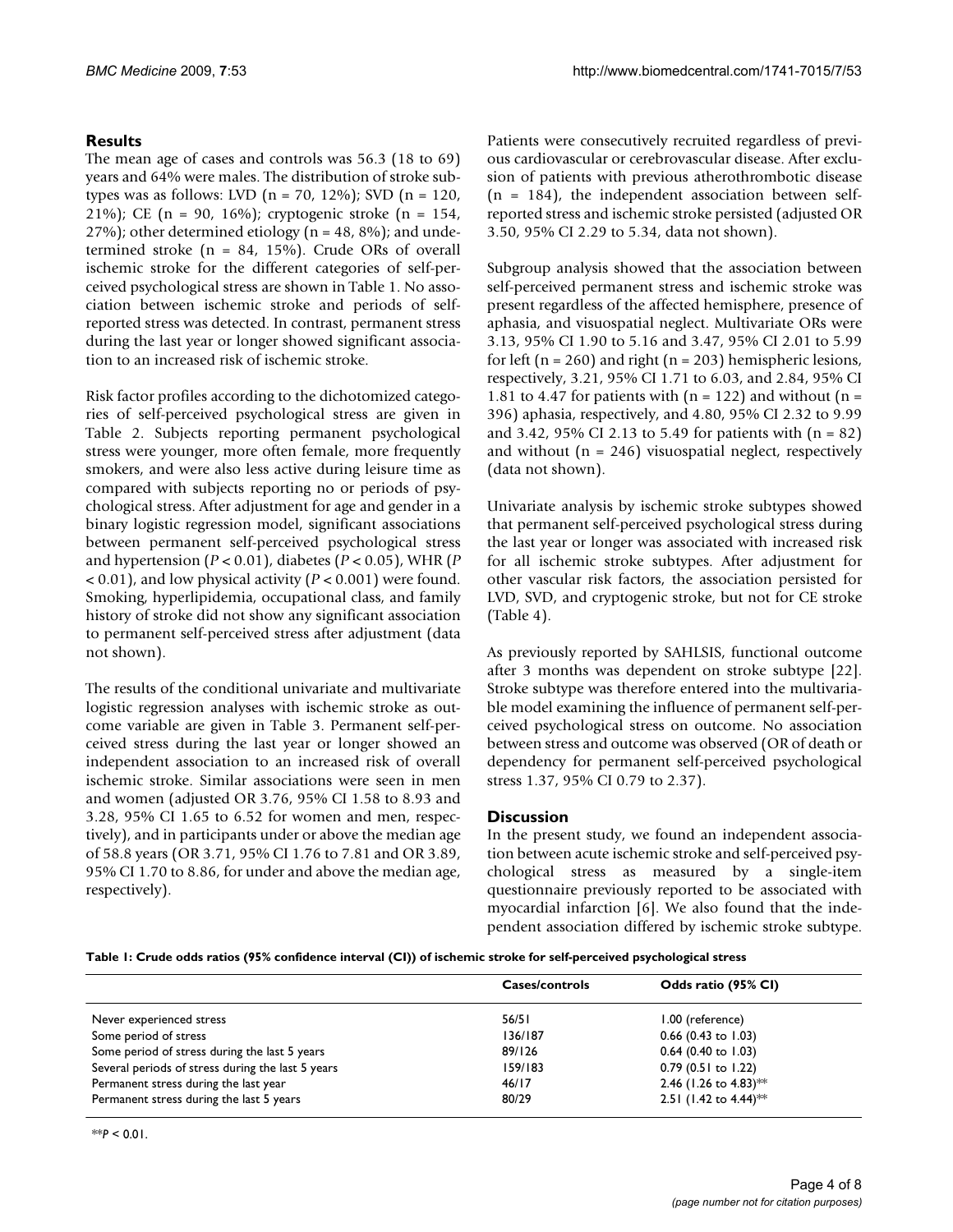|                                    | Self-perceived psychological stress |                                  | P value |
|------------------------------------|-------------------------------------|----------------------------------|---------|
|                                    | Never/periods, $n = 987$            | Permanent $\geq 1$ year, n = 172 |         |
| Mean age, years (SD)               | 57 (10)                             | 53 (11)                          | < 0.001 |
| Male sex, $n$ $(\%)$               | 652 (66)                            | 80(46)                           | < 0.01  |
| Hypertension, n (%)                | 466 (46)                            | 90(53)                           | 0.22    |
| Smokers, n (%)                     | 265(27)                             | 60(35)                           | < 0.05  |
| Diabetes, n (%)                    | 113(11)                             | 28(16)                           | 0.08    |
| Hyperlipidemia, n (%)              | 679 (71)                            | 119(72)                          | 0.91    |
| Occupation, lower education, n (%) | 558 (58)                            | 88 (53)                          | 0.27    |
| Sedentary leisure time, n (%)      | 104 (11)                            | 40 (24)                          | < 0.001 |
| WHR, mean (SD)                     | 0.932(0.074)                        | 0.934(0.070)                     | 0.77    |
| Family history of stroke, n (%)    | 317(33)                             | 60(37)                           | 0.35    |

**Table 2: Risk factors by categories of self-perceived psychological stress**

Differences between groups were examined with the  $\chi^2$  test for proportions and with the Student t test for continuous variables.  $SD =$  standard deviation; WHR = waist to hip ratio.

In contrast, no association between self-perceived stress and functional outcome after 3 months was observed.

Our results from the present case-control study are supported by results from a prospective study of middle-aged men using the same questionnaire for assessment of selfreported psychological stress [11]. In that study, subjects, whom at baseline reported permanent stress during the last 5 years, had an increased risk of stroke after 12 years of follow-up. However, in that study it was not altogether possible to distinguish between ischemic and hemorrhagic stroke, and the strongest association was found among unspecified cases. Thus, our result supports an independent association between self-perceived stress and ischemic stroke in men. In addition, we found a similar association in women.

Ischemic stroke is a heterogeneous disease, and subgroup analysis with respect to etiological stroke subtypes was therefore performed. Interestingly, we found differences

between subtypes with an independent association between permanent self-perceived stress for LVD, SVD, and cryptogenic stroke, but not for CE stroke. To the best of our knowledge, this is the first study investigating the influence of self-perceived stress in different ischemic stroke subtypes. Differences in type A behavior between stroke subtypes have been reported from a small Korean case-control study [21]. In this study, an independent association to a high tenseness score of type A behavior was only found for LVD. However, the sample size was too small to investigate CE and undetermined stroke. In contrast to the present results, no significant association was observed for SVD. Obviously, qualitative differences between type A behavior and self-perceived stress may explain the conflicting results. Other potential explanations include ethnic differences and a small sample size in the study by Kim *et al*. However, taken together, these results indicate a differential influence of psychological stress on ischemic stroke subtypes, and emphasize the

| Table 3: Odds ratios (ORs) and 95% confidence intervals (CIs) of permanent self-perceived psychological stress and vascular risk |  |
|----------------------------------------------------------------------------------------------------------------------------------|--|
| factors for ischemic stroke                                                                                                      |  |

|                                                            | <b>Univariate</b>      | <b>Multivariate<sup>a</sup></b> |
|------------------------------------------------------------|------------------------|---------------------------------|
| Permanent self-perceived psychological stress <sup>b</sup> | 3.38 (2.31 to 4.96)*** | 3.49 (2.06 to 5.93)***          |
| Hypertension                                               | 2.75 (2.09 to 3.60)*** | 2.21 (1.53 to 3.20)***          |
| Smoking                                                    | 3.02 (2.23 to 4.08)*** | 3.04 (1.98 to 4.67)***          |
| <b>Diabetes</b>                                            | 3.78 (2.47 to 5.77)*** | 2.61 (1.51 to 4.52)***          |
| Hyperlipidemia                                             | 1.64 (1.22 to 2.20)**  | 1.77 (1.19 to 2.63)**           |
| Occupation, lower education                                | 1.51 (1.18 to 1.93)**  | 1.28 (0.92 to 1.80)             |
| Regular leisure time physical activity <sup>c</sup>        | 0.34 (0.23 to 0.51)*** | $0.66$ (0.39 to 1.13)           |
| WHR, per I SD increase                                     | 1.71 (1.45 to 2.02)*** | 1.36 (1.09 to 1.70)**           |
| Family history of stroke                                   | 1.77 (1.35 to 2.32)*** | 1.69 (1.16 to 2.43)**           |

\*\**P* < 0.01; \*\*\**P* < 0.001; aconditional logistic regression with age, self-perceived psychological stress, hypertension, smoking status, diabetes, hyperlipidemia, occupation, leisure time physical activity, WHR, and family history of stroke included in the model; bpermanent self-perceived stress during the last year or longer; <sup>c</sup>regular, moderate physical activity of at least 4 h/week.

 $SD =$  standard deviation; WHR = waist to hip ratio.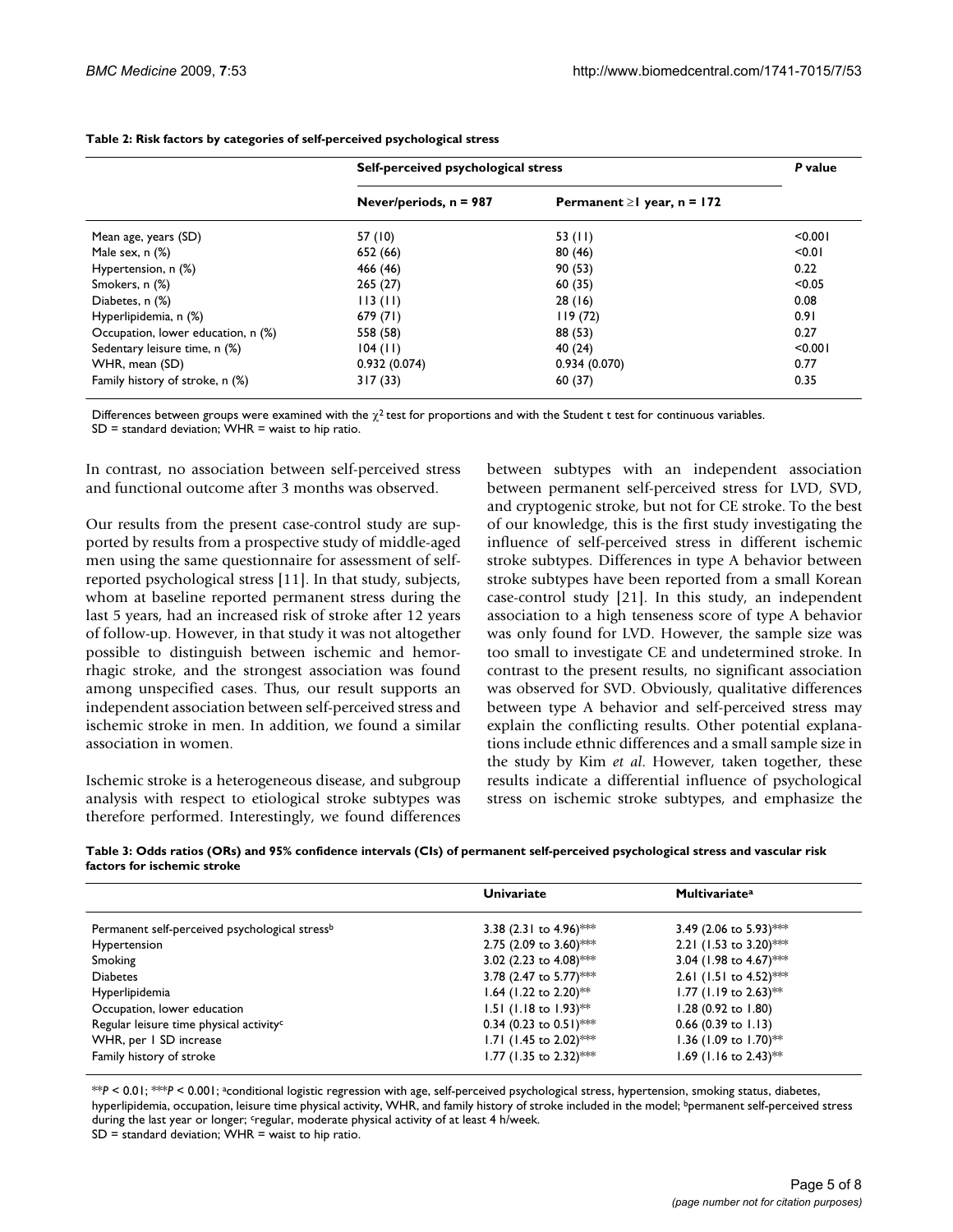|                                | Stroke subtype (cases/controls)                            |                                                  |                                                            |                                                  |  |
|--------------------------------|------------------------------------------------------------|--------------------------------------------------|------------------------------------------------------------|--------------------------------------------------|--|
|                                | LVD (70/593)                                               | SVD (120/593)                                    | CE (90/593)                                                | Cryptogenic stroke (154/593)                     |  |
| Crude<br>Adjusted <sup>a</sup> | 2.71 (1.38 to 5.32) <sup>**</sup><br>3.91 (1.58 to 9.67)** | 3.13 (1.84 to 5.34)***<br>3.20 (1.64 to 6.24)*** | 2.34 (1.27 to 4.47) <sup>**</sup><br>$1.48$ (0.64 to 3.39) | 4.31 (2.70 to 6.88)***<br>4.03 (2.34 to 6.95)*** |  |

**Table 4: Odds ratios (ORs) and 95% confidence intervals (CIs) of permanent self-perceived psychological stress during the last year or longer for the major ischemic stroke subtypes**

\*\**P* < 0.01; \*\*\**P* < 0.001; aMultivariable logistic regression analysis adjusted for age, sex, hypertension, smoking status, diabetes, hyperlipidemia, occupation, leisure time physical activity, waist to hip ratio and family history of stroke.

CE = cardioembolic stroke; LVD = large vessel disease; SVD = small vessel disease.

importance of considering subtypes in future prospective studies of psychological stress in stroke.

No association between self-perceived stress and functional outcome after 3 months was found. However, because patients with severe deficits in the acute stage were unable to give information on perception of psychological stress  $(n = 13)$ , a selection type of bias underestimating a possible association between psychological stress and short-term outcome cannot be excluded.

Consistent with previous prospective studies using the same measure for self-perceived stress, we found an association for permanent but not periodic stress [2,11]. In line with this, it was recently reported from a large prospective study that ability to adapt to social adversity, rather than social adversity itself, was associated with stroke incidence [26]. Faster adaptation to adverse event exposure, measured as a strong sense of coherence, was associated with a reduced incidence of stroke. It can be speculated that a reduced capacity to for adaptation to social adversity may increase the susceptibility for perceived permanent stress. Moreover, as permanent stress may induce other biological responses as compared to periodic stress [27], the non-graded association is biologically plausible.

In the present study, we used a single-item questionnaire in which stress was described in psychological terms, such as feeling tense, irritable, anxious, or as having sleeping difficulties. It may be argued that this measure is too crude. However, one advantage of this measurement is that it has been shown to predict overall stroke as well as myocardial infarction in prospective studies [2,11]. It has also been shown to correlate with other constructs representing psychological stress including financial stress, stressful life events and locus of control [6]. Taken together, these results indicate a validity of the single-item question in investigations of cardiovascular risk.

However, the measure also has some obvious limitations. Each participant may interpret the questionnaire as a consequence of their own experience, and some may have confirmed the presence of psychological symptoms, such as feeling tense, irritable, anxious, or as having sleeping difficulties rather than stress. Therefore, the association between our measure of self-perceived psychological stress and ischemic stroke may be confounded by other forms of psychological distress and emotional reactions, including depression [28,29], anxiety or sleep difficulties. Moreover, as the questionnaire is a combined measure of exposure, ability to cope with, and report psychological stress, it does not give insight into subcomponents of psychological stress.

Because of the case-control design and retrospective assessment of stress, the association between psychological stress and ischemic stroke should be interpreted with caution. Patients who might believe their condition to be stress-induced may have introduced a recall bias. In addition, controls who refused to take part in the study may have had higher stress levels, potentially inflating differences between cases and controls. Consequently, it is inevitable that with the present design the association between self-perceived stress and stroke may be overestimated. Indeed, the association was stronger than that earlier reported from a prospective study using the same measure [11]. By contrast, exclusion of patients with large left hemisphere lesions due to aphasia and inability to answer to the questionnaire may potentially have introduced a bias towards an underestimation of the association, particularly since patients with large lesions in the right hemisphere and potential anosognosia were not excluded. However, the number of patients excluded due to aphasia was small  $(n = 8)$ , and a major influence on our result from this kind of bias is therefore less likely. Selection and recall bias are also less likely to explain differences between subtypes.

The mechanisms by which permanent psychological stress may influence stroke risk are complex. Stress may be related to behaviors associated with an increased susceptibility for stroke, such as smoking, physical inactivity, and socioeconomic status [19]. Moreover, frequent or persistent activation of the sympathetic nervous system and the hypothalamic-pituitary-adrenal axis may also lead to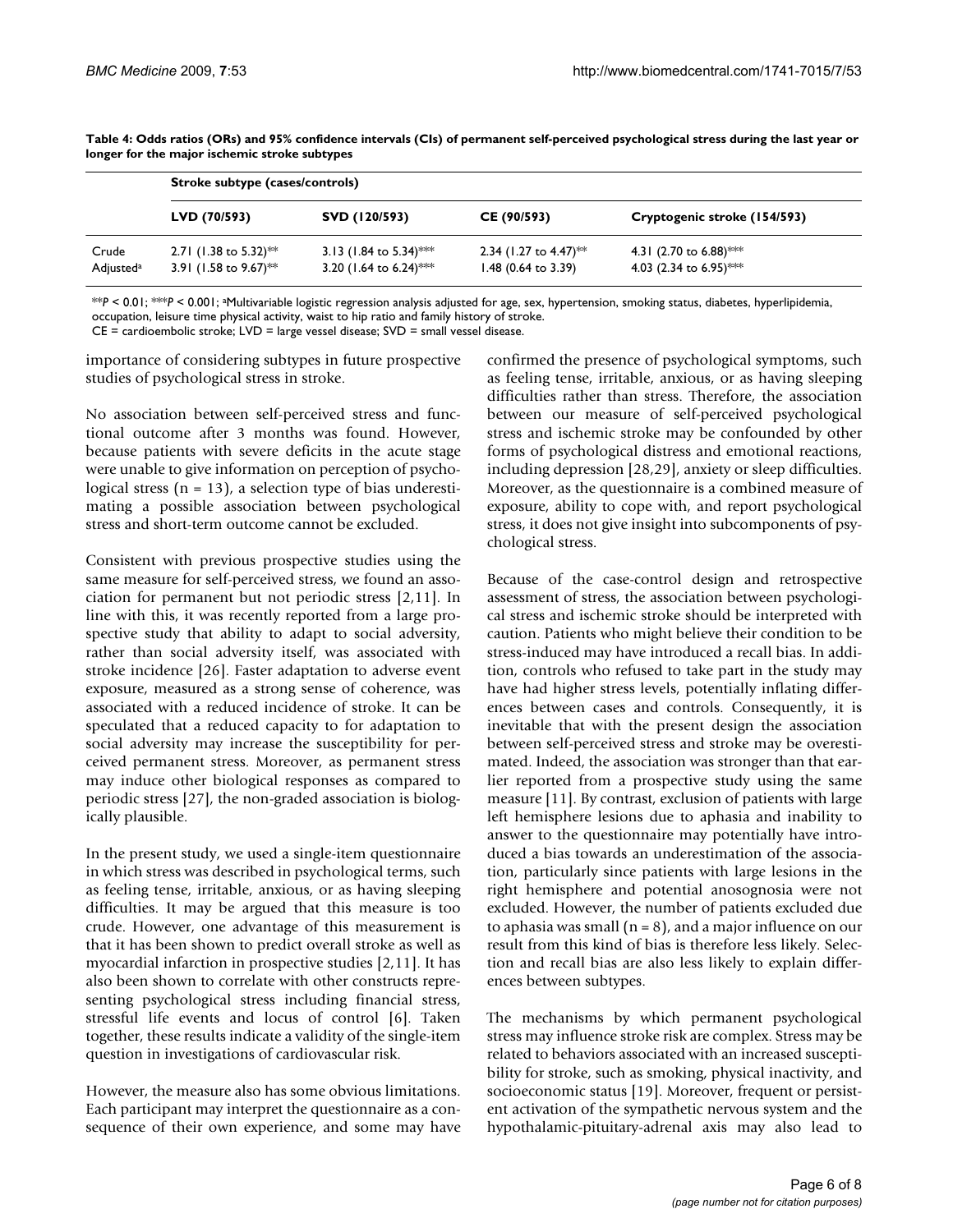hypertension and/or metabolic disturbances [27,30]. Indeed, in the present study, subjects reporting permanent self-perceived psychological stress displayed a more adverse risk factor profile as compared with subjects reporting no or periodic stress. However, the association between permanent self-perceived psychological stress and overall ischemic stroke, LVD, SVD, and cryptogenic stroke persisted after adjustment for these possible confounders, suggesting that there may also be a link independent of traditional vascular risk factors. These pathways may include direct effects of psychological stress on endothelial function [31], inflammation [32], atherosclerosis [33], and hemostasis [34].

The multivariate OR for ischemic stroke in subjects experiencing permanent psychological stress was as high as threefold. However, apart from the influence of recall bias and selection of controls mentioned earlier, the association may also be confounded by some other factor not controlled for in the multivariable model. Furthermore, cognitive impairment and previous cerebrovascular disease may influence coping abilities and perception of stress. As patients were included regardless of previous coronary and cerebrovascular events, we performed an analysis restricted to cases without previous clinical atherothrombotic disease. In this analysis the independent association between self-perceived psychological stress and ischemic stroke remained unchanged. Therefore, we believe it unlikely that inclusion of patients with previous stroke or cardiovascular diseases have had any major influence on our results. However, we cannot control for the potential confounding effect of preceding silent cerebrovascular disease without apparent clinical manifestations.

## **Conclusion**

Results from the present case-control study suggest an independent association between permanent self-perceived stress and ischemic stroke. A novel finding was that this association differed by ischemic stroke subtype. While the association was present in LVD, SVD, and cryptogenic stroke, it was not observed for CE stroke. However, because of the case-control design and retrospective assessment of stress, our observations should be interpreted with caution. Further prospective studies addressing the potential role for psychological stress as a risk factor for ischemic stroke are needed. In such studies ischemic stroke subtypes should be taken into consideration. Furthermore, to give insight as to which subcomponents of perceived stress that are of importance, more elaborate measures of psychological stress are suggested.

#### **Competing interests**

The authors declare that they have no competing interests.

## **Authors' contributions**

KJ participated in design of the study and was responsible for recruitment and phenotyping of cases and controls, performed the statistical analysis and drafted the manuscript. PR participated in recruitment of patients and controls, and contributed in statistical analysis and drafting of the manuscript. AR participated in design of the study, recruitment of controls and statistical analysis. CB and CJ headed the study, participated in design of the study, and recruitment and phenotyping of cases. CJ also helped to draft the manuscript. All authors read and approved the final manuscript.

## **Acknowledgements**

The present study was supported by the Swedish Research Council (VR 2007-2927), the Swedish Heart-Lung Foundation (20070404), grants from the Swedish state under the LUA/ALF agreement (ALFGBG 11206), the Health and Medical Care Executive Board of the Region Västra Götaland, the Swedish Stroke Association, the Göteborg Medical Society, the Swedish Society of Medicine, the Göteborg Foundation for Neurological Research, the Rune and Ulla Amlövs Foundation for Neurological Research, the John and Brit Wennerström Foundation for Neurological Research, The Per-Olof Ahl Foundation for Research regarding Cerebrovascular diseases, the Yngve Land Foundation for Neurological Research, and a research grant from Pfizer (KJ). The funding sources did not participate in the design or conduct of the study; collection, management, analysis, or interpretation of the data; or preparation, review, or approval of the manuscript.

The authors wish to thank the collaborators within the SAHLSIS group, and George Lappas (BA) for statistical assistance and expertise.

#### **References**

- 1. Rozanski A, Blumenthal JA, Kaplan J: **[Impact of psychological fac](http://www.ncbi.nlm.nih.gov/entrez/query.fcgi?cmd=Retrieve&db=PubMed&dopt=Abstract&list_uids=10217662)[tors on the pathogenesis of cardiovascular disease and impli](http://www.ncbi.nlm.nih.gov/entrez/query.fcgi?cmd=Retrieve&db=PubMed&dopt=Abstract&list_uids=10217662)[cations for therapy.](http://www.ncbi.nlm.nih.gov/entrez/query.fcgi?cmd=Retrieve&db=PubMed&dopt=Abstract&list_uids=10217662)** *Circulation* 1999, **99:**2192-2197.
- 2. Rosengren A, Tibblin G, Wilhelmsen L: **[Self-perceived psycholog](http://www.ncbi.nlm.nih.gov/entrez/query.fcgi?cmd=Retrieve&db=PubMed&dopt=Abstract&list_uids=1951076)[ical stress and incidence of coronary artery disease in mid](http://www.ncbi.nlm.nih.gov/entrez/query.fcgi?cmd=Retrieve&db=PubMed&dopt=Abstract&list_uids=1951076)[dle-aged men.](http://www.ncbi.nlm.nih.gov/entrez/query.fcgi?cmd=Retrieve&db=PubMed&dopt=Abstract&list_uids=1951076)** *Am J Cardiol* 1991, **68:**1171-1175.
- 3. Hemingway H, Marmot M: **[Psychosocial factors in the etiology](http://www.ncbi.nlm.nih.gov/entrez/query.fcgi?cmd=Retrieve&db=PubMed&dopt=Abstract&list_uids=10346775) [and prognosis of coronary heart disease: systemic review of](http://www.ncbi.nlm.nih.gov/entrez/query.fcgi?cmd=Retrieve&db=PubMed&dopt=Abstract&list_uids=10346775) [prospective cohort studies.](http://www.ncbi.nlm.nih.gov/entrez/query.fcgi?cmd=Retrieve&db=PubMed&dopt=Abstract&list_uids=10346775)** *BMJ* 1999, **318:**1460-1467.
- 4. Iso H, Date C, Yamamoto A, Toyoshima H, Tanabe N, Kikuchi S, Kondo T, Watanabe Y, Wada Y, Ishibashi T, Suzuki H, Koizumi A, Inaba Y, Tamakoshi A, Ohno Y: **[Perceived mental stress and](http://www.ncbi.nlm.nih.gov/entrez/query.fcgi?cmd=Retrieve&db=PubMed&dopt=Abstract&list_uids=12208798) [mortality from cardiovascular disease among Japanese men](http://www.ncbi.nlm.nih.gov/entrez/query.fcgi?cmd=Retrieve&db=PubMed&dopt=Abstract&list_uids=12208798) and women: the Japan Collaborative Cohort Study for Evaluation of Cancer Risk Sponsored by Monbusho (JACC [Study\).](http://www.ncbi.nlm.nih.gov/entrez/query.fcgi?cmd=Retrieve&db=PubMed&dopt=Abstract&list_uids=12208798)** *Circulation* 2002, **106:**1229-1236.
- 5. Kario K, McEwen BS, Pickering TG: **[Disasters and the heart: a](http://www.ncbi.nlm.nih.gov/entrez/query.fcgi?cmd=Retrieve&db=PubMed&dopt=Abstract&list_uids=12887126) [review of the effects of earthquake-induced stress on cardio](http://www.ncbi.nlm.nih.gov/entrez/query.fcgi?cmd=Retrieve&db=PubMed&dopt=Abstract&list_uids=12887126)[vascular disease.](http://www.ncbi.nlm.nih.gov/entrez/query.fcgi?cmd=Retrieve&db=PubMed&dopt=Abstract&list_uids=12887126)** *Hypertens Res* 2003, **26:**355-367.
- 6. Rosengren A, Hawken S, Ounpuu S, Sliwa K, Zubaid M, Almahmeed WA, Blackett KN, Sitthi-amorn C, Sato H, Yusuf S, INTERHEART investigators: **[Association of psychosocial risk factors with risk](http://www.ncbi.nlm.nih.gov/entrez/query.fcgi?cmd=Retrieve&db=PubMed&dopt=Abstract&list_uids=15364186) [of acute myocardial infarction in 11119 cases and 13648 con](http://www.ncbi.nlm.nih.gov/entrez/query.fcgi?cmd=Retrieve&db=PubMed&dopt=Abstract&list_uids=15364186)trols from 52 countries (the INTERHEART study): case-con[trol study.](http://www.ncbi.nlm.nih.gov/entrez/query.fcgi?cmd=Retrieve&db=PubMed&dopt=Abstract&list_uids=15364186)** *Lancet* 2004, **364:**953-962.
- 7. Moller J, Theorell T, de Faire U, Ahlbom A, Hallquist J: **Work related stressful life events and the risk of myocardial infarction. Case-control and case-cross over analyses within the Stockholm heart epidemiology programme (SHEEP).** *J Epidemiol Comm Health* 2005, **59:**23-30.
- 8. Orth-Gomér K, Leineweber C: **[Multiple stressors and coronary](http://www.ncbi.nlm.nih.gov/entrez/query.fcgi?cmd=Retrieve&db=PubMed&dopt=Abstract&list_uids=15740825) [disease in women. The Stockholm female Coronary Risk](http://www.ncbi.nlm.nih.gov/entrez/query.fcgi?cmd=Retrieve&db=PubMed&dopt=Abstract&list_uids=15740825) [Study.](http://www.ncbi.nlm.nih.gov/entrez/query.fcgi?cmd=Retrieve&db=PubMed&dopt=Abstract&list_uids=15740825)** *Biol Psychol* 2005, **69:**57-66.
- 9. Pancioli AM, Broderick J, Kothari R, Brott T, Tuchfarber A, Miller R, Khoury J, Jauch E: **[Public perception of stroke warning signs](http://www.ncbi.nlm.nih.gov/entrez/query.fcgi?cmd=Retrieve&db=PubMed&dopt=Abstract&list_uids=9565010)**